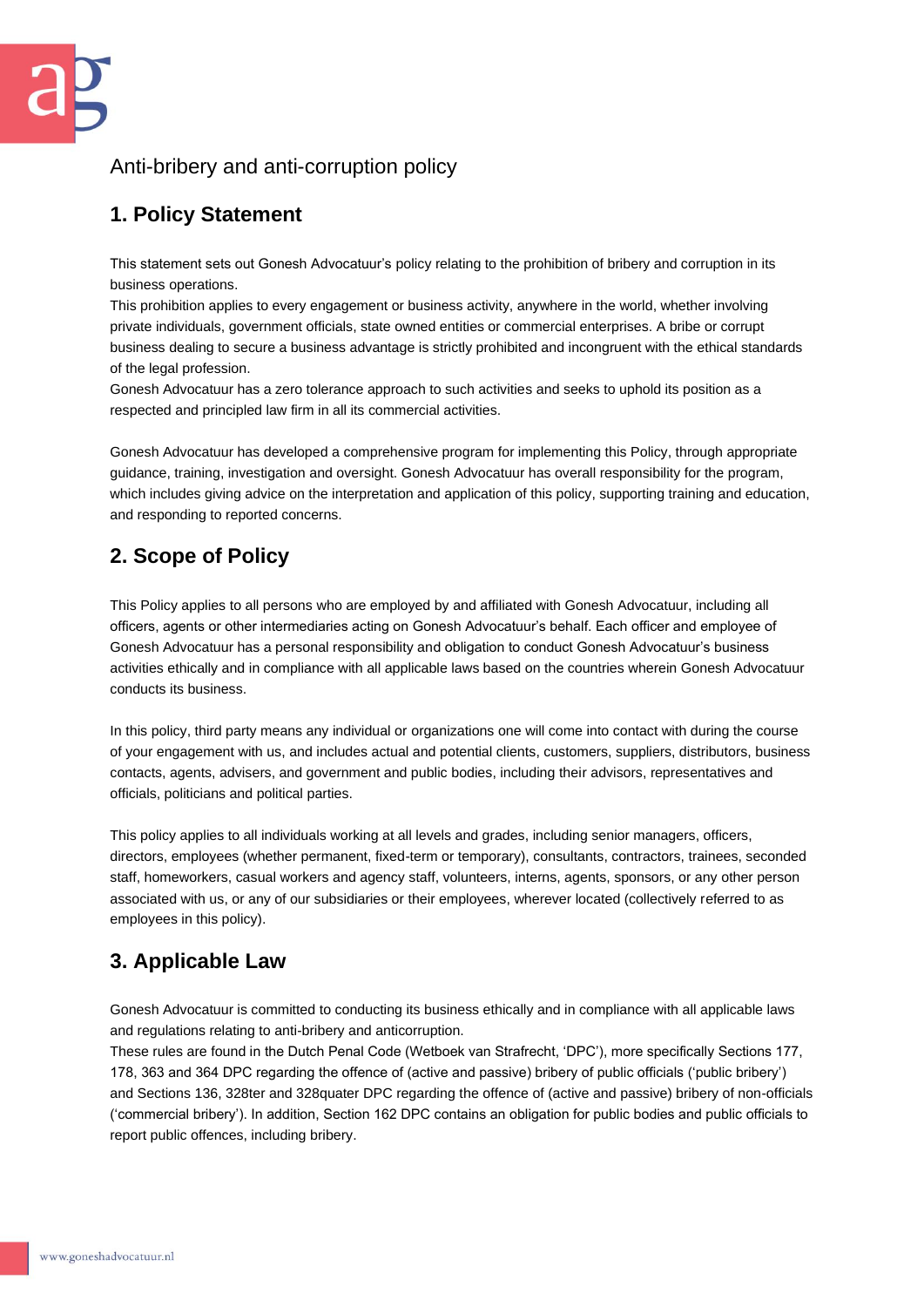Gonesh Advocatuur is also committed to conducting its affairs in compliance with similar laws in other countries in which it conducts its business, which prohibit improper payments to obtain a business advantage, such as the U.S. Foreign Corrupt Practices Act (FCPA) and the United Kingdom Bribery Act of 2010.

The Netherlands is also party to several European and international conventions including but not limited to: (i) the EU anticorruption treaty (41997A0625(01) Official Journal C 195, 25/06/1997 P. 0002 - 0011) and the additional protocols; (ii) the Council framework decision 2003/568/JHA on combating corruption in the private sector (32003F0568 Official Journal L 192 , 31/07/2003 P. 0054 - 0056); (iii) the OECD Anti-Bribery Convention dated 17 December 1997; (iv) the Criminal Law Convention on Corruption of the Council of Europe (ETS No. 173); and (vi) the United Nations Convention against corruption (No. 42146).

Together these conventions oblige the Netherlands to criminalise both public and commercial bribery. The conventions also provide for a set of monitoring practices on the observance of the obligations under the conventions.

## **4. Prohibited Activities**

Improper payments prohibited by this policy include bribes; excessive gifts and hospitality; facilitation payments and kickbacks; political contributions; charitable contributions; or any other payment made or offered to obtain an undue business advantage.

These payments should not be confused with reasonable and limited expenditures for gifts, business entertainment and other legitimate activities directly related to the conduct of Gonesh Advocatuur's business. Bribery refers to the act of offering, giving, promising, asking, agreeing, receiving, accepting, or soliciting something of value or of an advantage in order to induce or influence an action or decision.

A bribe refers to any inducement, reward, or object/item of value offered to another individual in order to gain commercial, contractual, regulatory, or personal advantage. Bribery is not limited to the act of offering a bribe. If an individual is on the receiving end of a bribe and they accept it, they are also breaking the law.

Bribery is illegal. Gonesh Advocatuur must not engage in any form of bribery, whether it be directly, passively (as described above), or through a third party (such as an agent or distributor).

They must not accept bribes in any degree and if they are uncertain about whether something is a bribe or a gift or act of hospitality, they must seek further advice from the company's compliance manager.

### **Gifts and Hospitality**

Gonesh Advocatuur accepts normal and appropriate gestures of hospitality and goodwill (whether given to/received from third parties) so long as the giving or receiving of gifts meets the following requirements: I. It is not made with the intention of influencing the party to whom it is being given, to obtain or reward the retention of a business or a business advantage, or as an explicit or implicit exchange for favours or benefits. II. It is not made with the suggestion that a return favour is expected.

III. It is in compliance with local Dutch law and European Law, including the law applicable from whence the gift originated.

IV. It is given in the name of the company, not in an individual's name.

V. It does not include cash or a cash equivalent (e.g. a voucher or gift certificate).

VI. It is appropriate for the circumstances (e.g. giving small gifts around Christmas or as a small thank you to a company for helping with a large project upon completion).

VII. It is of an appropriate type and value and given at an appropriate time, taking into account the reason for the gift.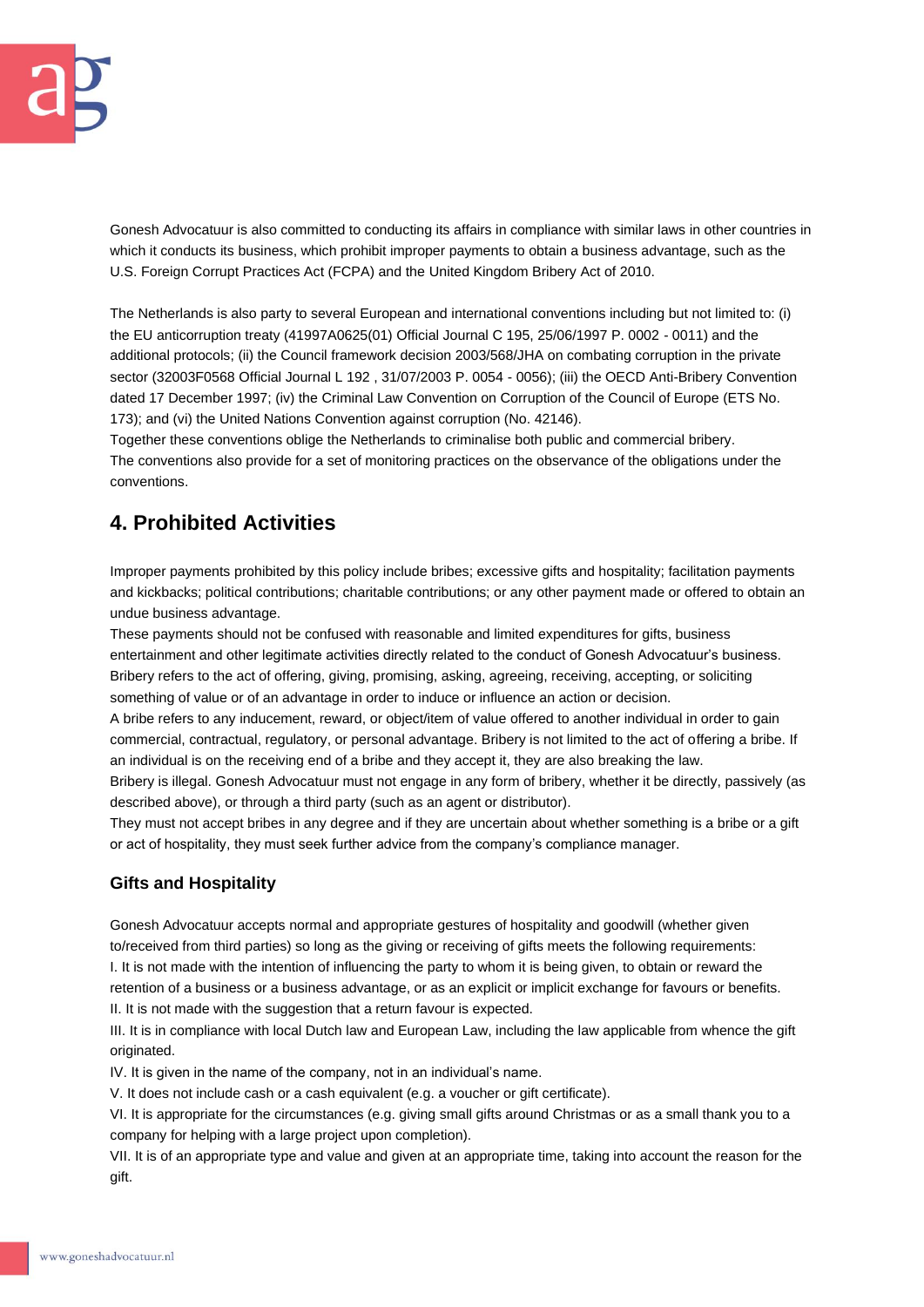VIII. It is given/received openly, not secretly.

IX. It is not selectively given to a key, influential person, clearly with the intention of directly influencing them. X. It is not above a certain excessive value.

XI. It is not offered to, or accepted from, a government official or representative or politician or political party, without the prior approval of the Gonesh Advocatuur's compliance manager.

Where it is inappropriate to decline the offer of a gift (i.e. when meeting with an individual of a certain religion/culture who may take offence), the gift may be accepted so long as it is declared to the compliance manager, who will assess the circumstances. Gonesh Advocatuur recognises that the practice of giving and receiving business gifts varies between countries, regions, cultures, and religions, so definitions of what is acceptable and not acceptable will inevitably differ for each.

As good practice, gifts given and received should always be disclosed to the compliance manager. Gifts from suppliers should always be disclosed. The intention behind a gift being given/received should always be considered in light of the applicable legislation. If there is any uncertainty, the advice of the compliance manager should be sought.

#### **Facilitation Payments and Kickbacks**

Gonesh Advocatuur does not accept and will not make any form of facilitation payments of any nature. We recognise that facilitation payments are a form of bribery that involves expediting or facilitating the performance of a public official for a routine governmental action. We recognise that they tend to be made by low level officials with the intention of securing or speeding up the performance of a certain duty or action. Gonesh Advocatuur does not allow kickbacks to be made or accepted. We recognise that kickbacks are typically made in exchange for a business favour or advantage.

### **Political Contributions**

Gonesh Advocatuur will not make donations, whether in cash, kind, or by any other means, to support any political parties or candidates. We recognise this may be perceived as an attempt to gain an improper business advantage.

#### **Charitable Contributions**

Gonesh Advocatuur accepts (and indeed encourages) the act of donating to charities – whether through services, knowledge, time, or direct financial contributions (cash or otherwise) – and agrees to disclose all charitable contributions it makes. Employees are required however to be careful in ensuring that charitable contributions are not used to facilitate and conceal acts of bribery.

Gonesh Advocatuur shall ensure that all charitable donations made are legal and ethical under local laws and practices, and that donations are not offered/made without the approval of the compliance manager.

#### **Other**

Anti-bribery laws in the Netherlands and those stipulated in European Regulations make it unlawful to bribe anyone in order to gain an "improper business advantage." An improper business advantage may involve efforts to obtain or retain business, as in the awarding of a contract, but also can involve regulatory actions such as licensing or approvals.

Examples of prohibited regulatory bribery include paying a foreign official to ignore an applicable customs requirement.

A violation can occur even if an improper payment is only offered or promised and not actually made, it is made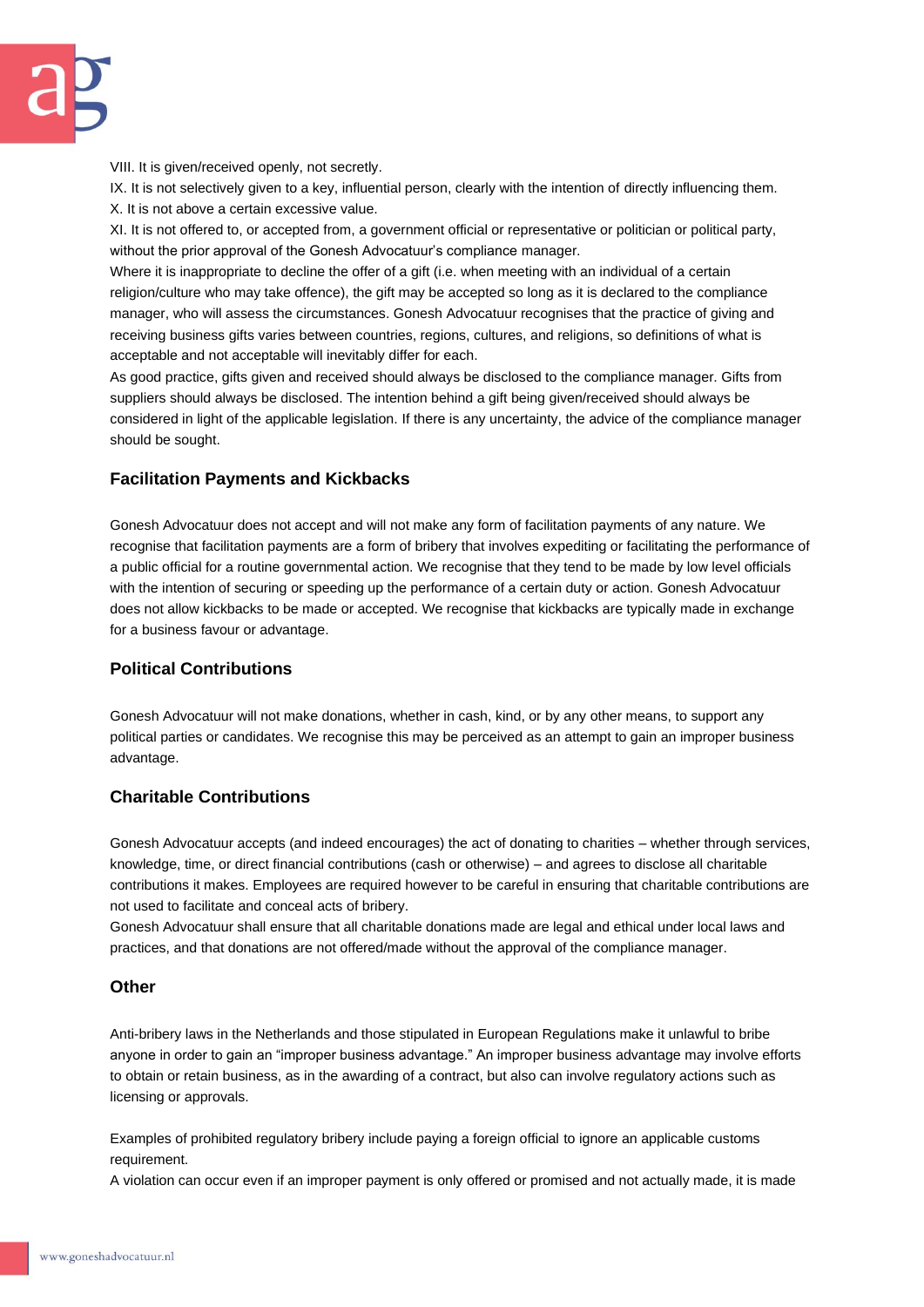but fails to achieve the desired result, or the result benefits someone other than the giver (for example, directing business to a third party). Also, it does not matter that the person may have suggested or demanded the bribe, or that a company feels that it is already entitled to the government action.

Other less obvious examples include in-kind contributions, investment opportunities, stock options or positions in joint ventures, and favourable or steered subcontracts. The prohibition applies whether an item would benefit Gonesh Advocatuur or another person directly, such as a family member, friend or business associate.

Under the law, Gonesh Advocatuur and individual officials or employees may be held liable for improper payments by an agent or other intermediary if there is actual knowledge or reason to know that a bribe will be paid. Willful ignorance – which includes not making reasonable inquiry when there are suspicious circumstances – is not a defense, and it also does not matter whether the intermediary is itself subject to anti-bribery laws. All parties therefore must be alert to potential "red flags" in transactions with third parties.

# **5. Our Responsibilities**

Gonesh Advocatuur and its affiliates must keep accurate books and records that reflect transactions and asset dispositions in reasonable detail, supported by a proper system of internal accounting controls.

These requirements are implemented through Gonesh Advocatuur's standard accounting rules and procedures, which all personnel are required to follow without exception.

Special care must be exercised when transactions may involve payments to foreign officials.

Off-the-books accounts should never be used.

Facilitation or other payments to foreign officials should be promptly reported and properly recorded, with respect to purpose, amount and other relevant factors.

Requests for false invoices or payment of expenses that are unusual, excessive or inadequately described must be rejected and promptly reported.

Misleading, incomplete or false entries in Gonesh Advocatuur's books and records are never acceptable. Gonesh Advocatuur has established detailed standards and procedures for the selection, appointment and monitoring of agents, consultants and other third parties.

These standards and procedures must be followed in all cases, with particular attention to "red flags" that may indicate possible legal or ethical violations. Due diligence ordinarily will include appropriate reference and background checks, written contract provisions that confirm a business partner's responsibilities, and appropriate monitoring controls. Personnel working with agents and other third parties should pay particular attention to unusual or suspicious circumstances that may indicate possible legal or ethics concerns, commonly referred to as "red flags."

The presence of red flags in a relationship or transaction requires greater scrutiny and implementation of safeguards to prevent and detect improper conduct. Appointment of an agent or other third party ordinarily requires prior approval by an appropriate senior manager, description of the nature and scope of services provided in a written contract, and appropriate contractual safeguards against potential violations of law or Gonesh Advocatuur policy.

This Policy imposes on all personnel specific responsibilities and obligations that will be enforced through standard disciplinary measures and properly reflected in personnel evaluations. All officers, employees and agents are responsible for understanding and complying with the Policy, as it relates to their jobs. Every employee has an obligation to:

I. Be familiar with applicable aspects of the Policy and communicate them to subordinates;

II. Ask questions if the Policy or action required to take in a particular situation is unclear;

III. Properly manage and monitor business activities conducted through third-parties;

IV. Be alert to indications or evidence of possible wrongdoing; and

V. Promptly report violations or suspected violations through appropriate channels.